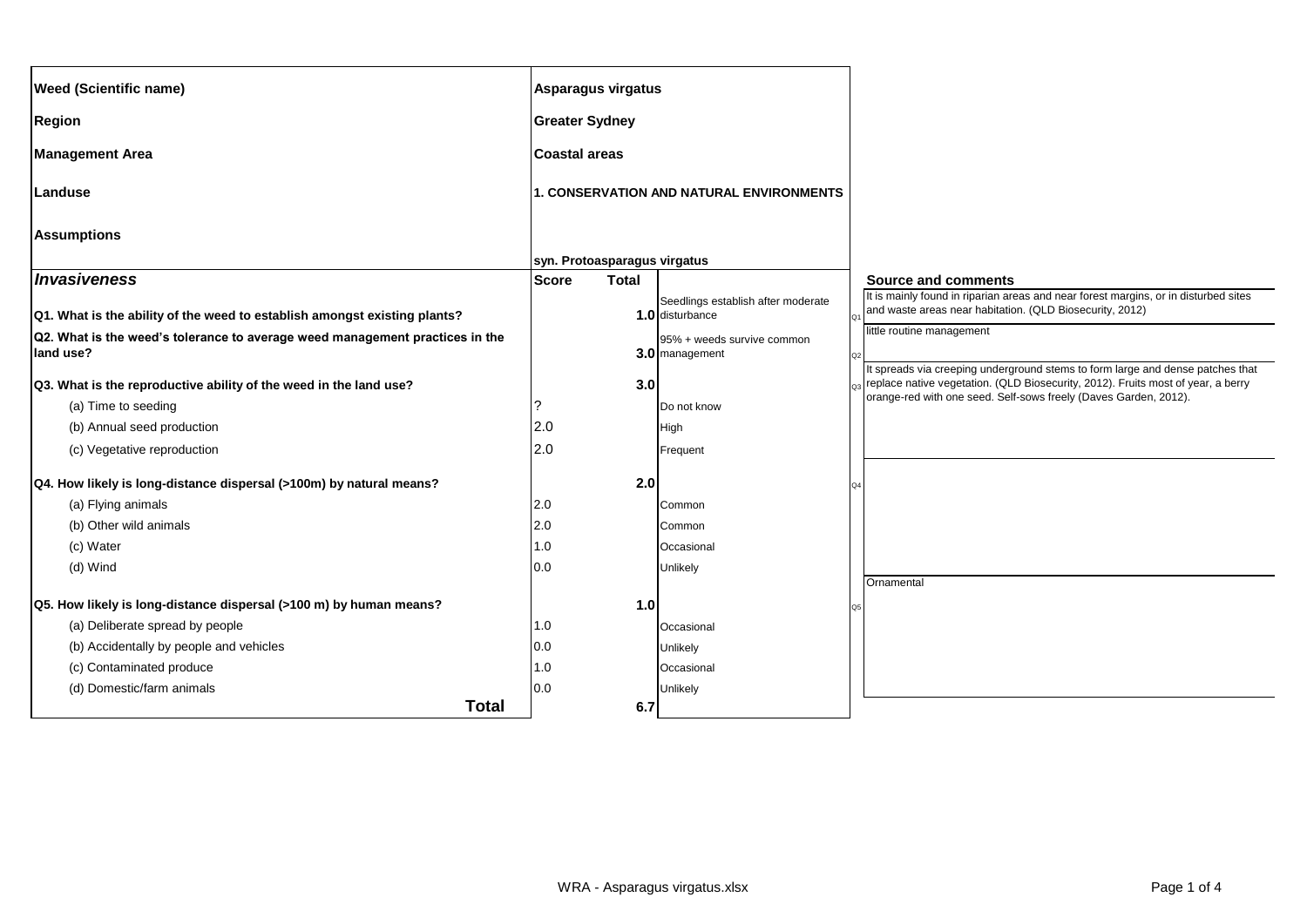| <b>Impacts</b>                                                                                                              | <b>Score</b><br><b>Total</b> |                        |                                                                                                                                      |
|-----------------------------------------------------------------------------------------------------------------------------|------------------------------|------------------------|--------------------------------------------------------------------------------------------------------------------------------------|
| Q1. Does the weed reduce the establishment of desired plants?                                                               |                              | $3.0 > 50\%$ reduction | It spreads via creeping underground stems to form large and dense patches that<br>replace native vegetation. (QLD Biosecurity, 2012) |
| Q2. Does the weed reduce the yield or amount of desired vegetation?                                                         |                              | $4.0$ > 50% reduction  |                                                                                                                                      |
| Q3. Does the weed reduce the quality of products, diversity or services available<br>from the land use?                     |                              | $3.0$ High             |                                                                                                                                      |
| Q4. What is the weed's potential to restrict the physical movement of people,<br>animals, vehicles, machinery and/or water? |                              | $1.0$ Low              |                                                                                                                                      |
| Q5. What is the weed's potential to negatively affect the health of animals and/or<br>people?                               |                              | ? Do not know          |                                                                                                                                      |
| Q6. Does the weed have major positive or negative effects on environmental<br>health?                                       | 3.0                          |                        | Obsevations by weed Officers of Hunter region and Central Coast Weeds Officer.                                                       |
| (a) food/shelter                                                                                                            | 1.0                          | Major negative effect  |                                                                                                                                      |
| (b) fire regime                                                                                                             |                              | Do not know            |                                                                                                                                      |
| (c) altered nutrient levels                                                                                                 |                              | Do not know            |                                                                                                                                      |
| (d) soil salinity                                                                                                           |                              | Do not know            |                                                                                                                                      |
| (e) soil stability                                                                                                          |                              | Do not know            |                                                                                                                                      |
| (f) soil water table                                                                                                        |                              | Do not know            |                                                                                                                                      |
| <b>Total</b>                                                                                                                | 8.2                          |                        |                                                                                                                                      |
| Potential Distribution                                                                                                      |                              |                        | Its potential distribution in Australia is thought to be restricted to the coastal and                                               |
| Q1. Within the geographic area being considered, what is the percentage area of                                             |                              |                        | sub-coastal districts of New South Wales and Queensland, from Townsville in the                                                      |
| land use that is suitable for the weed?                                                                                     |                              | 4.0 20-40% of land use | north to Sydney in the south. Frost and drought tolerant                                                                             |
| <b>Comparative weed risk score</b>                                                                                          | 218                          |                        |                                                                                                                                      |
| Weed risk category                                                                                                          | Very high                    |                        |                                                                                                                                      |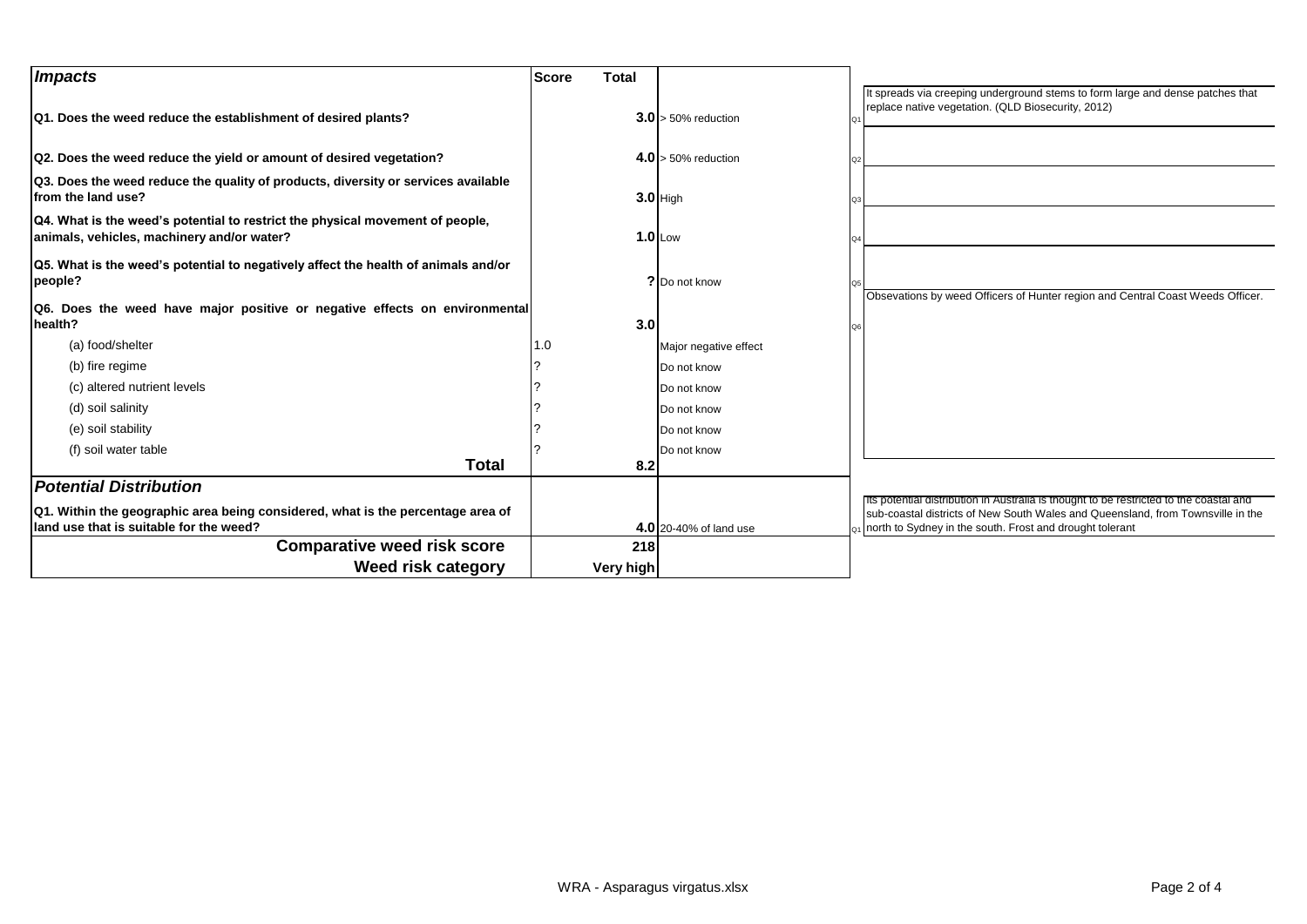| <b>Control Costs</b>                                                                                          | <b>Score</b> | <b>Total</b> |                       |                                                                                                                                      |
|---------------------------------------------------------------------------------------------------------------|--------------|--------------|-----------------------|--------------------------------------------------------------------------------------------------------------------------------------|
| Q1. How detectable is the weed?                                                                               |              |              |                       | Erect with spirally arranged branches, to 80cm high. Flowers are greenish-white                                                      |
| (a) Distinguishing features                                                                                   |              |              | sometimes distinct    | and solitary in the axils. Berries are egg-shaped and orange at maturity. Spring<br>flowering. (Richardson et al 2011)               |
| (b) Period of year shoot growth visible                                                                       |              |              | > 8 months            |                                                                                                                                      |
| (c) Height at maturity                                                                                        |              |              | $0.5 - 2m$            |                                                                                                                                      |
| (d) Pre-reproductive height in relation to other vegetation                                                   |              |              | below canopy          |                                                                                                                                      |
| Q2. What is the general accessibility of known infestations at the optimum time of<br>treatment?              |              |              | medium                |                                                                                                                                      |
| Q3. How expensive is management of the weed in the first year of targeted control?<br>(a) Chemical costs/ha   |              |              | do not know           |                                                                                                                                      |
| (b) Labour costs/ha                                                                                           |              |              | do not know           |                                                                                                                                      |
| (c) Equipment costs                                                                                           |              |              | do not know           |                                                                                                                                      |
| Q4. What is the likely level of participation from landholders/volunteers within the                          |              |              |                       |                                                                                                                                      |
| land use at risk?                                                                                             |              |              | 1.0 medium            |                                                                                                                                      |
| <b>Total</b>                                                                                                  |              | 5.8          |                       |                                                                                                                                      |
| Persistence                                                                                                   | <b>Score</b> | <b>Total</b> |                       |                                                                                                                                      |
| Q1. How effective are targeted management treatments applied to infestations of<br>the weed?                  |              |              | 2 medium              | assumed similar to other species in the genus                                                                                        |
| Q2. What is the minimum time period for reproduction of sexual or vegetative<br>propagules?                   |              |              | 1 $1-2$ years         | assumed from vegetative reproduction at least                                                                                        |
| Q3. What is the maximum longevity of sexual or vegetative propagules?                                         |              |              | $1$ 2-5 years         | Comparative Seed and Dispersal Ecology of Three Exotic Subtropical Asparagus<br>Species Gabrielle E. Vivian-Smith and Carl R. Gosper |
| Q4. How likely are new propagules to continue to arrive at control sites, or to start<br>new infestations?    |              | 1.0          |                       | Bird spread weeds often exceed 100 metres in spread from site.                                                                       |
| (a) Long-distance (>100m) dispersal by natural means                                                          |              |              | occasional            |                                                                                                                                      |
| (b) Long-distance (>100m) dispersal by human means                                                            |              |              | rare                  |                                                                                                                                      |
| <b>Total</b>                                                                                                  |              | 4.5          |                       |                                                                                                                                      |
| <b>Current distribution</b>                                                                                   |              |              |                       |                                                                                                                                      |
| Q1. What percentage area of the land use in the geographical area is currently<br>infested by the weed?       |              |              | $0.1$ <1% of land use | Rarely naturalised in the Sydney region (Botanic Gardens Trust, 2012)                                                                |
| Q2. What is the number of infestations, and weed distribution within the<br>geographic area being considered? |              |              | 0.0 restricted        | Infestations recorded in Central Coast Council and Northern Beaches (Pittwater)                                                      |
| <b>Total</b>                                                                                                  |              | 0.1          |                       |                                                                                                                                      |
| <b>Comparative feasibility of coordinated control score</b>                                                   |              |              |                       |                                                                                                                                      |
| Feasibility of coordinated control category                                                                   |              | Very High    |                       |                                                                                                                                      |